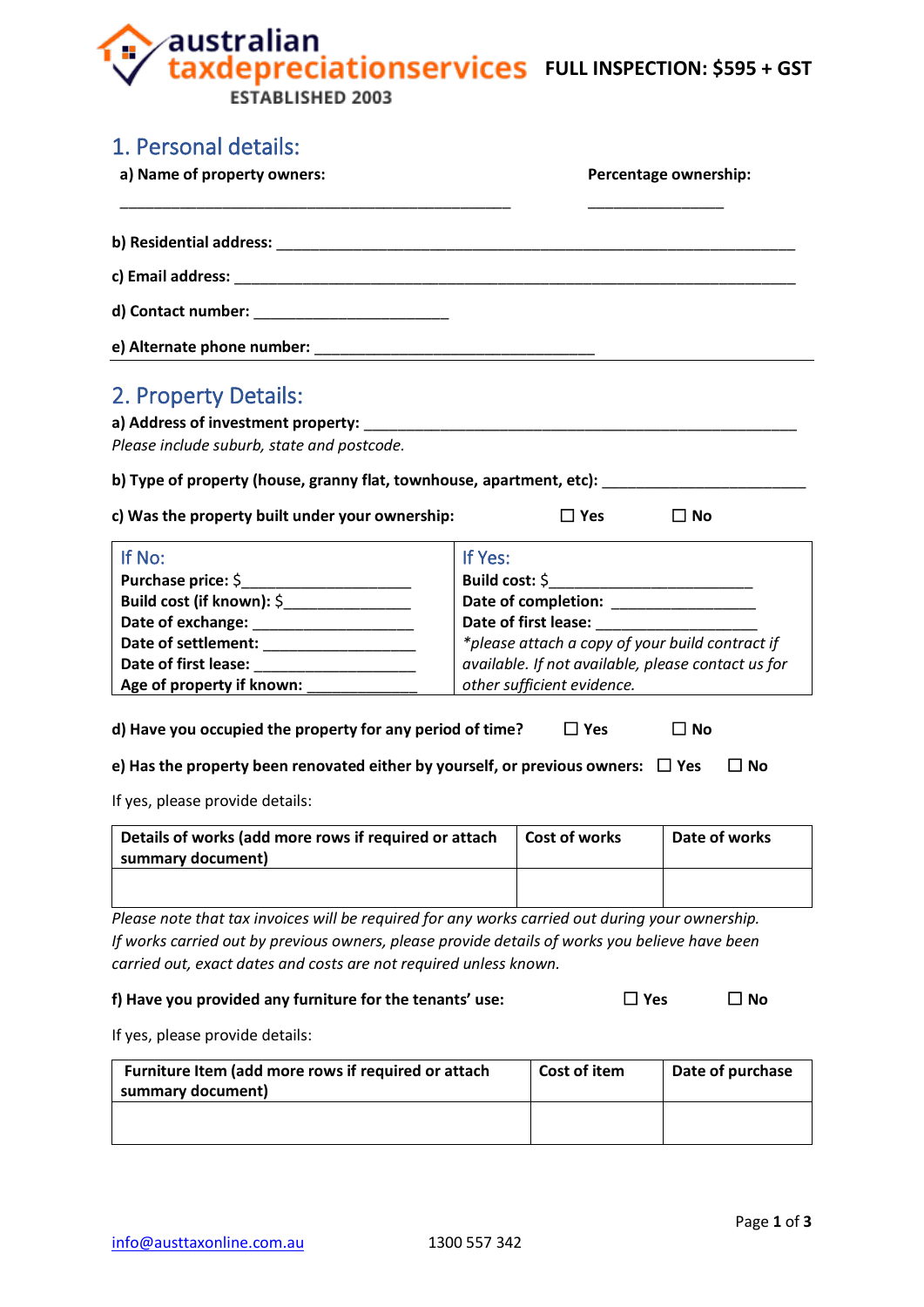# australian **Eaxdepreciationservices** FULL INSPECTION: \$595 + GST **ESTABLISHED 2003**

*Please note that due to ATO regulations, we will be required to sight tax invoices for any furniture items to be included in the report. If your property was purchased after 9/5/17 and/or first rented after 1/7/17, you will only be able to claim furniture that is brand new at the time of lease.*

## 3. Property agent's details:

| Name of agency:          |  |
|--------------------------|--|
| <b>Property manager:</b> |  |
| <b>Email address:</b>    |  |
| <b>Phone number:</b>     |  |

*If not currently with an agent, please provide details of who to contact for the inspection.*

# 4. Payment Terms and Client Authorisation:

Payment for your depreciation schedule must be made upfront, and before work on your depreciation schedule will commence. If invoice is selected as the payment method, an invoice will be emailed to you with details on making payment via Credit Card online, B-Pay or Direct Deposit.

#### **AUTHORISATION:**

I/We the undersigned hereby accept the fees, terms of use as listed on <https://www.austtaxonline.com.au/terms.php> and hereby authorise ATDS to locate construction documents, make all necessary enquiries and to access the property as required to complete the Tax Depreciation Schedule.

**Sign here:** \_\_\_\_\_\_\_\_\_\_\_\_\_\_\_\_\_\_\_\_\_\_\_\_\_\_\_\_\_ **Date:** \_\_ \_\_/ \_\_ \_\_ / \_\_ \_\_

*If you are completing the forms on a computer, you may print your name instead of signing. Please note that you will be sent a confirmation SMS upon receipt of your application form.*

## Payment details:

**Payment method:** ☐ **Credit Card** ☐ **Invoice**

If invoice, please leave credit card details blank and an invoice will be emailed to you upon receipt of your application forms. If paying by credit card, an official tax invoice will be included in your completed report.

| Total invoice amount, including 10% GST: \$654.50                                                                                                                                                                                                                                                                  |                   |                |  |  |  |
|--------------------------------------------------------------------------------------------------------------------------------------------------------------------------------------------------------------------------------------------------------------------------------------------------------------------|-------------------|----------------|--|--|--|
| Credit card type:                                                                                                                                                                                                                                                                                                  | $\Box$ Mastercard | $\square$ Visa |  |  |  |
| Name on Card:                                                                                                                                                                                                                                                                                                      |                   |                |  |  |  |
| Card number:                                                                                                                                                                                                                                                                                                       |                   |                |  |  |  |
| Expiry date: $\frac{1}{2}$ $\frac{1}{2}$ $\frac{1}{2}$ $\frac{1}{2}$ $\frac{1}{2}$ $\frac{1}{2}$ $\frac{1}{2}$ $\frac{1}{2}$ $\frac{1}{2}$ $\frac{1}{2}$ $\frac{1}{2}$ $\frac{1}{2}$ $\frac{1}{2}$ $\frac{1}{2}$ $\frac{1}{2}$ $\frac{1}{2}$ $\frac{1}{2}$ $\frac{1}{2}$ $\frac{1}{2}$ $\frac{1}{2}$ $\frac{1}{2}$ |                   | CVN:           |  |  |  |